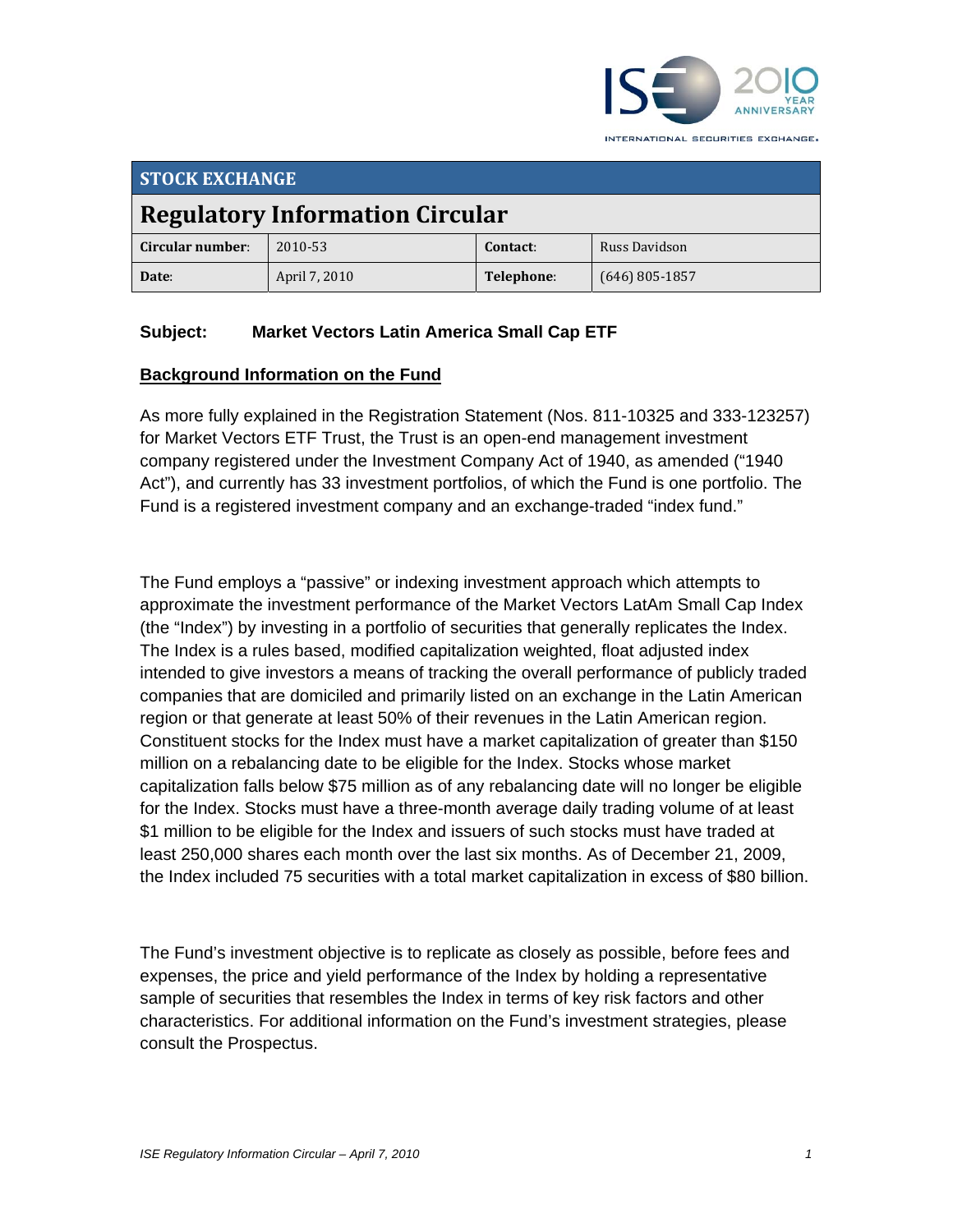

Van Eck Securities Corporation serves as the administrator, distributor and principal underwriter of the Shares. The Bank of New York Mellon serves as the Fund's custodian and transfer agent.

As described more fully in the Fund's prospectus ("Prospectus") and Statement of

Additional Information ("SAI"), the Fund issues and redeems ETF Shares only in large blocks of 50,000 ETF shares (each, a "Creation Unit"). To purchase or redeem a Creation Unit, an investor must be an Authorized Participant or must trade through a broker that is an Authorized Participant. An Authorized Participant is a participant in the Depository Trust Company that has executed a Participant Agreement with the fund's Distributor.

Dividends from net investment income are declared and paid at least annually by the Fund.

The Depository Trust Company ("DTC") serves as securities depository for the Shares, which may be held only in book-entry form; stock certificates will not be issued. DTC, or its nominee, is the record or registered owner of all outstanding Shares.

The NAV per Share of the Fund will be determined as of the close of trading (normally, 4:00 p.m. Eastern Time ("ET")) on each day that the Exchange is open for business (a "Business Day"). NAV will be available from the Distributor and is also available to National Securities Clearing Corporation ("NSCC") participants through data made available from NSCC.

The Fund's Registration Statement describes the various fees and expenses for the Fund's Shares. For a more complete description of the Fund and the Index, visit www.vaneck.com/etf.

#### **Principal Risks**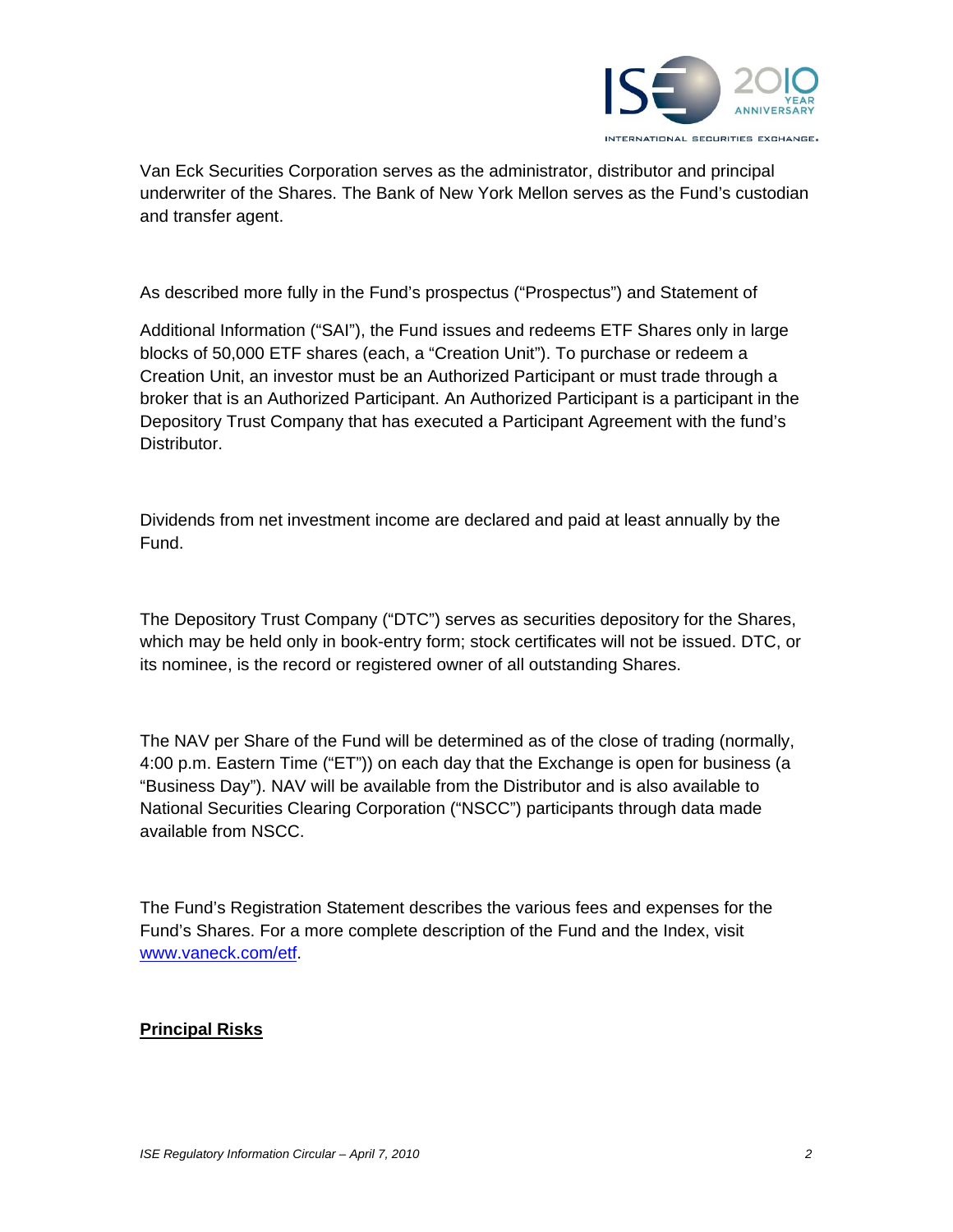

Interested persons are referred to the Prospectus for a description of risks associated with an investment in the Shares. These risks include foreign markets risk and the risk that a Fund's return may not match the return of its index for a number of reasons including the incursion by a Fund of operating expenses and costs not applicable to its index. In addition, as noted in the Prospectus, the Shares may trade at market prices that may differ from their NAV. The NAV of the Shares will fluctuate with changes in the market value of the Fund's holdings. The market prices of the Shares will fluctuate in accordance with changes in NAV as well as the supply and demand for the Shares on the Exchange.

### **Exchange Rules Applicable to Trading in the Shares**

The Shares are considered equity securities, thus rendering trading in the Shares subject to the Exchange's existing rules governing the trading of equity securities.

#### **Trading Hours**

Trading in the Shares on ISE is on a UTP basis and is subject to ISE equity trading rules. The Shares will trade from 8:00 a.m. until 8:00 p.m. Eastern Time. Equity Electronic Access Members ("Equity EAMs") trading the Shares during the Extended Market Sessions are exposed to the risk of the lack of the calculation or dissemination of underlying index value or intraday indicative value ("IIV"). For certain derivative securities products, an updated underlying index value or IIV may not be calculated or publicly disseminated in the Extended Market hours. Since the underlying index value and IIV are not calculated or widely disseminated during Extended Market hours, an investor who is unable to calculate implied values for certain derivative securities products during Extended Market hours may be at a disadvantage to market professionals.

## **Trading Halts**

ISE will halt trading in the Shares in accordance with ISE Rule 2101(a)(2)(iii). The grounds for a halt under this Rule include a halt by the primary market because it stops trading the Shares and/or a halt because dissemination of the IIV or applicable currency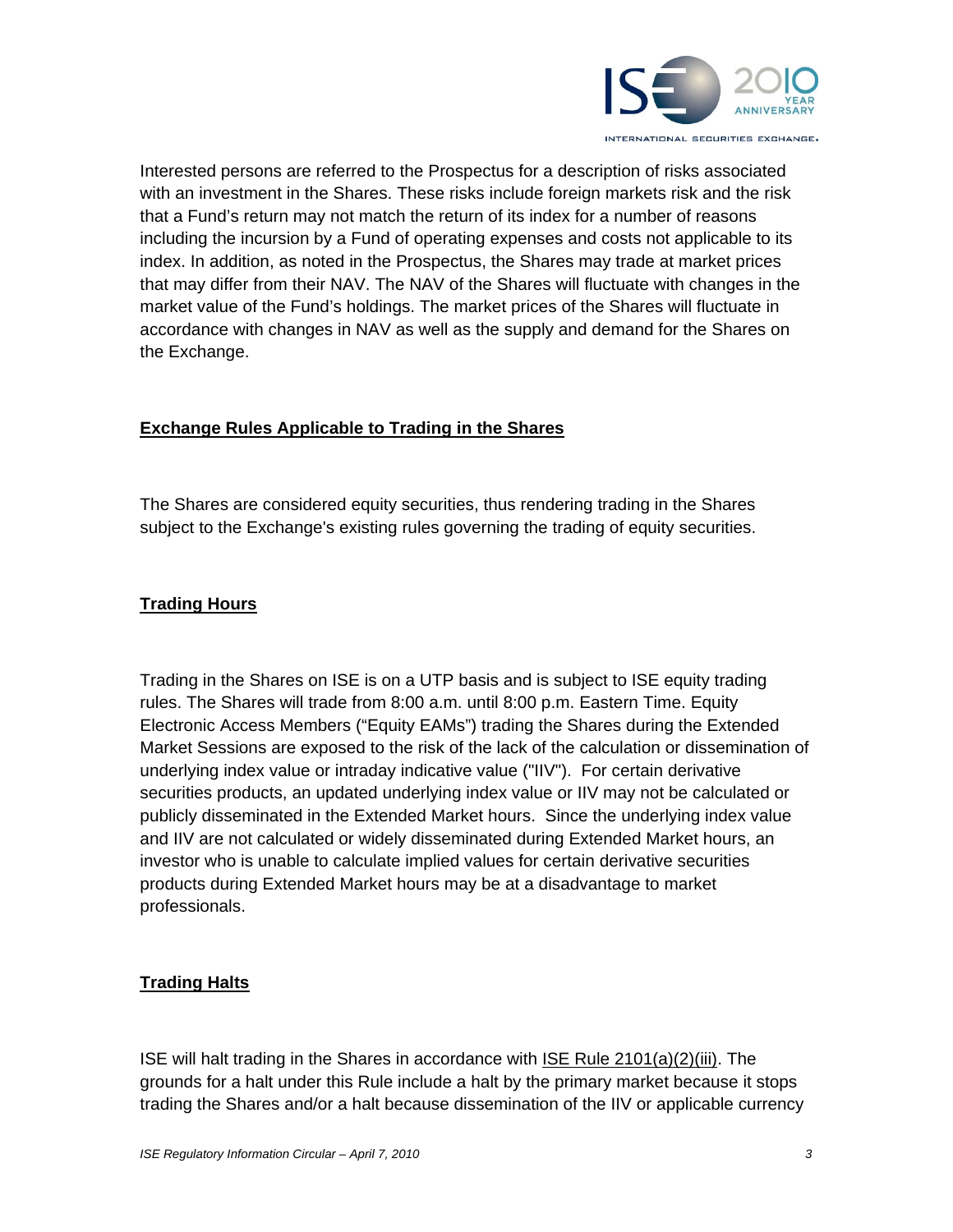

spot price has ceased, or a halt for other regulatory reasons. In addition, ISE will stop trading the Shares if the primary market de-lists the Shares.

#### **Delivery of a Prospectus**

Pursuant to federal securities laws, investors purchasing Shares must receive a prospectus prior to or concurrently with the confirmation of a transaction. Investors purchasing Shares directly from the Fund (by delivery of the Deposit Amount) must also receive a prospectus.

Prospectuses may be obtained through the Distributor or on the Fund's website. The Prospectus does not contain all of the information set forth in the registration statement (including the exhibits to the registration statement), parts of which have been omitted in accordance with the rules and regulations of the SEC. For further information about the Fund, please refer to the Trust's registration statement.

#### **Exemptive, Interpretive and No-Action Relief Under Federal Securities Regulations**

The Commission has issued letters dated November 21, 2005 and October 24, 2006 (together, the "No- Action Letters") granting exemptive, interpretive and no-action relief from certain provisions of and rules under the Securities Exchange Act of 1934 for exchange-traded funds listed and traded on a registered national securities exchange that meet certain criteria. Equity EAMs are referred to the full text of the No-Action Letters, available at www.sec.gov, for additional information.

#### **Regulation M Exemptions**

Generally, Rules 101 and 102 of Regulation M prohibit any "distribution participant" and its "affiliated purchasers" from bidding for, purchasing, or attempting to induce any person to bid for or purchase any security which is the subject of a distribution until after the applicable restricted period, except as specifically permitted in Regulation M. The provisions of the Rules apply to underwriters, prospective underwriters, brokers, dealers,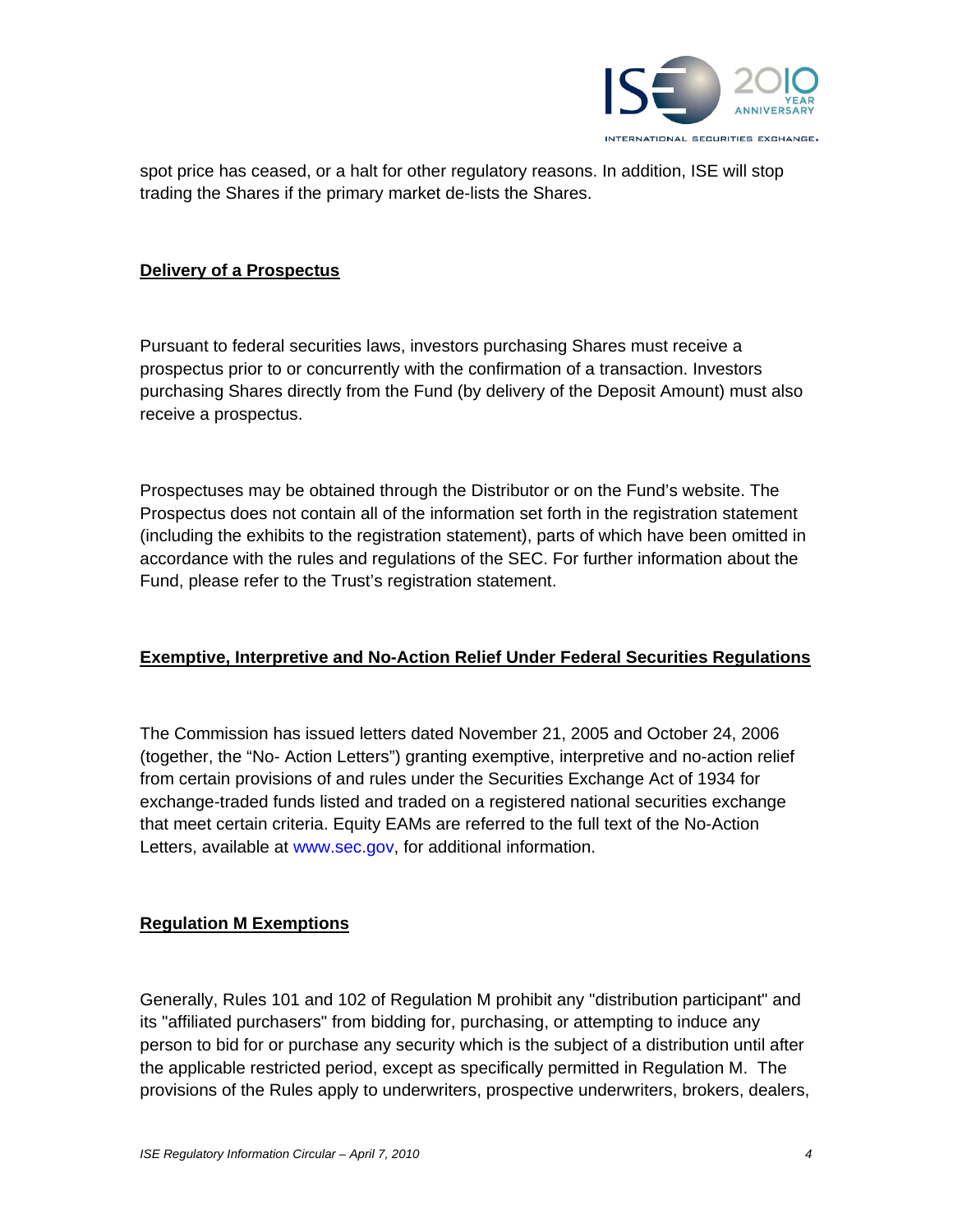

and other persons who have agreed to participate or are participating in a distribution of securities.

The Commission issued a No-Action Letter by which persons participating in a distribution of shares of a fund may engage in secondary market transactions in such shares during their participation in such a distribution, despite the requirements of from Rule 101 under Regulation M. In addition, the SEC has permitted persons who may be deemed to be participating in the distribution of shares of a fund (i) to purchase securities for the purpose of purchasing creation unit aggregations of fund shares and (ii) to tender securities for redemption in Creation Unit Aggregations. Further, the Commission has clarified that the tender of fund shares to the Fund for redemption does not constitute a bid for or purchase of any of the Funds' securities during the restricted period of Rule 101. The Commission has issued a No-Action Letter to paragraph (e) of Rule 102 under Regulation M which allow the redemption of fund shares in creation unit aggregations during the continuous offering of shares.

## **SEC Rule 14e-5**

The Commission has permitted any person acting as a dealer-manager of a tender offer for a component security of fund (1) to redeem fund shares in creation unit aggregations from the issuer that may include a security subject to such tender offer and (2) to purchase fund shares during such tender offer.

#### **Section 11(d)(1); SEC Rules 11d1-1 and 11d1-2**

Section 11(d)(1) of the Act generally prohibits a person who is both a broker and a dealer from effecting any transaction in which the broker-dealer extends credit to a customer on any security which was part of a new issue in the distribution of which he participated as a member of a selling syndicate or group within thirty days prior to such transaction. The Commission has clarified that Section 11(d)(1) does not apply to broker-dealers that are not authorized participants (and, therefore, do not create creation unit aggregations) that engage in both proprietary and customer transactions in shares of a fund in the secondary market, and for broker-dealer authorized participants that engage in creations of creation unit aggregations. This relief is subject to specific conditions, including the condition that such broker-dealer (whether or not an authorized participant) does not, directly or indirectly, receive from the fund complex any payment, compensation or other economic incentive to promote or sell the shares of a fund to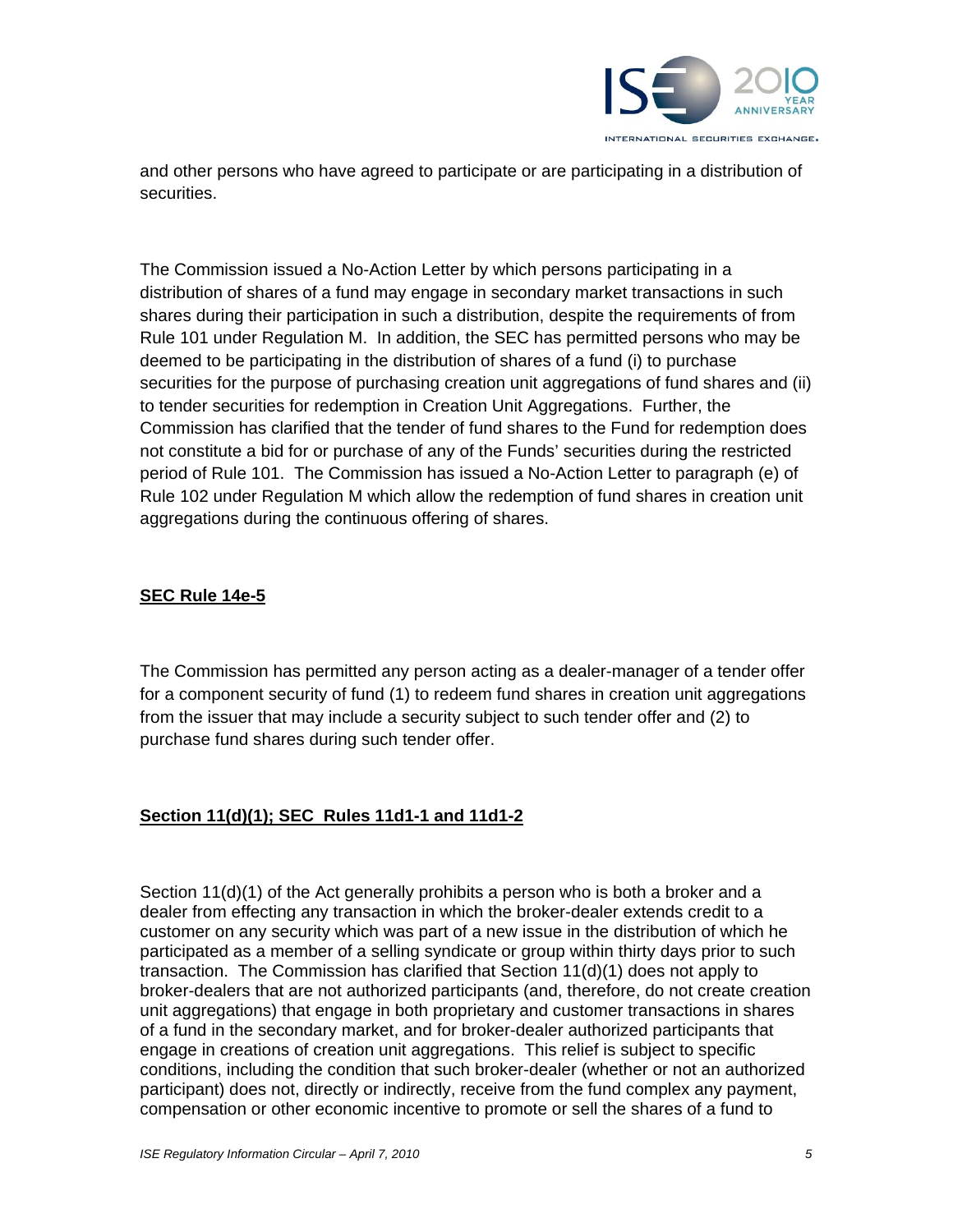

persons outside the fund complex, other than non-cash compensation permitted under NASD Rule 2830 (I)(5)(A), (B) or (C). See letter dated November 22, 2005 from Brian A Bussey, Assistant Chief Counsel, SEC Division of Market Regulation, to Barclays Global Investors, N.A., dated November 22, 2005. The Commission has issued a No-Action Letter under Section 11(d)(1) of the Act states that broker-dealers may treat shares of a fund, for purposes of Rule 11d1-2, as "securities issued by a registered open-end investment company as defined in the Investment Company Act" and thereby extend credit or maintain or arrange for the extension or maintenance of credit on shares that have been owned by the persons to whom credit is provided for more than 30 days, in reliance on the exemption contained in the rule.

#### **Rule 10b-17**

The Commission has granted an exemption from the requirements of Rule 10b-17 with respect to transactions in ETF shares for ETFs registered as open-end management investment companies.

**This Regulatory Information Circular is not a statutory Prospectus. Equity EAMs should consult the Trust's Registration Statement, SAI, Prospectus and the Fund's website for relevant information.**